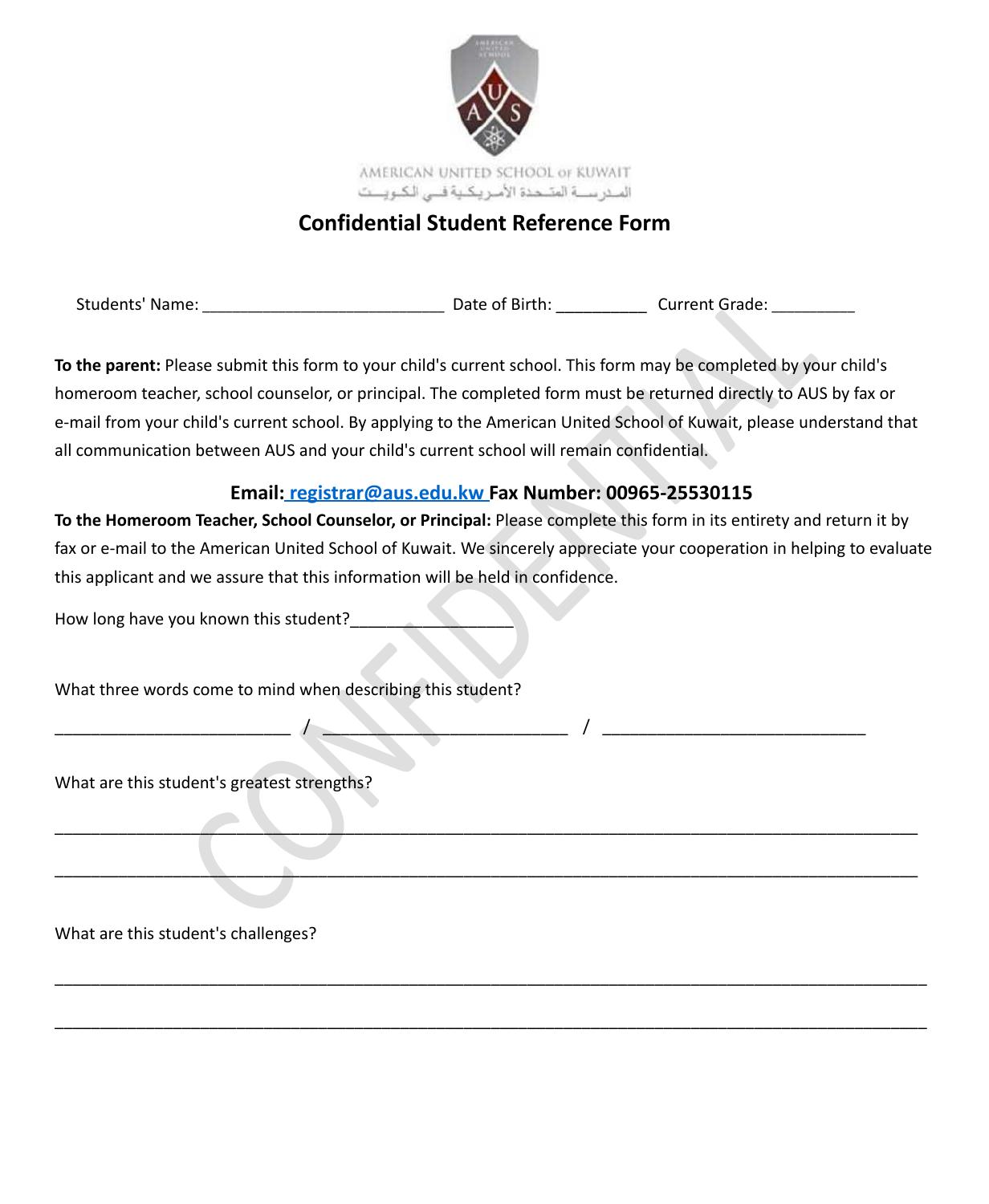**For each of the items in the tables below, please check the most developmentally age-appropriate description of this student.**

| <b>Personal characteristics</b>                      | <b>Needs</b> | <b>Developing</b> | Age                | <b>Advanced</b> |
|------------------------------------------------------|--------------|-------------------|--------------------|-----------------|
|                                                      | Improvement  |                   | <b>Appropriate</b> |                 |
| Ability to work in a group                           |              |                   |                    |                 |
| Ability to work independently                        |              |                   |                    |                 |
| Imagination                                          |              |                   |                    |                 |
| Motivation/Effort                                    |              |                   |                    |                 |
| Classroom conduct                                    |              |                   |                    |                 |
| Respect for teachers                                 |              |                   |                    |                 |
| Demonstrates self-control                            |              |                   |                    |                 |
| Integrity/Trustworthiness                            |              |                   |                    |                 |
| Accepts responsibility for actions                   |              |                   |                    |                 |
| Relationship with peers                              |              |                   |                    |                 |
| Sense of humor                                       |              |                   |                    |                 |
| Maturity                                             |              |                   |                    |                 |
| <b>Academic Performance</b>                          | <b>Needs</b> | <b>Noticeably</b> | Age                | <b>Advanced</b> |
|                                                      | Improvement  | <b>Developing</b> | <b>Appropriate</b> |                 |
| Academic ability                                     |              |                   |                    |                 |
| Academic performance                                 |              |                   |                    |                 |
| Participation in discussions                         |              |                   |                    |                 |
| Ability to express ideas orally                      |              |                   |                    |                 |
| Ability to express ideas in writing                  |              |                   |                    |                 |
| Follows directions                                   |              |                   |                    |                 |
| Prepared for class                                   |              |                   |                    |                 |
| Attention span                                       |              |                   |                    |                 |
| Seeks help when needed                               |              |                   |                    |                 |
| Use of class time                                    |              |                   |                    |                 |
| <b>Family Information</b>                            | Rarely       | <b>Sometimes</b>  | <b>Usually</b>     | Consistently    |
| Has realistic expectations for their child           |              |                   |                    |                 |
| Communicates openly with the school                  |              |                   |                    |                 |
| Follows the policies of the school                   |              |                   |                    |                 |
| Cooperates with classroom teachers                   |              |                   |                    |                 |
| Follows through with school<br>recommendations       |              |                   |                    |                 |
| Cooperates with school administration                |              |                   |                    |                 |
| Participates in school activities                    |              |                   |                    |                 |
| Is punctual with arrival and dismissal<br>procedures |              |                   |                    |                 |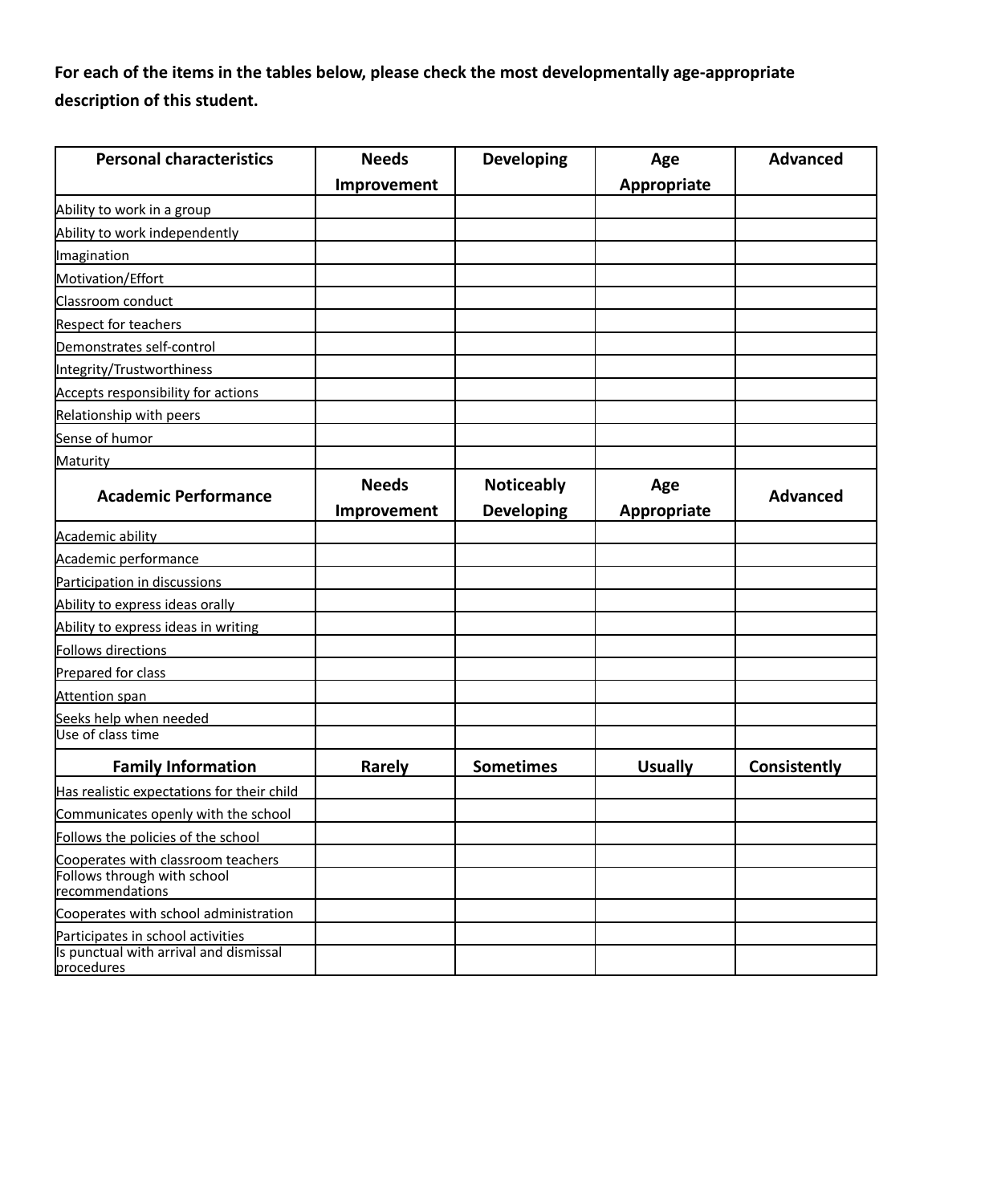#### **Learning Support Services**

Check if the student receives any of the following:

- $\Box$  English as a Second Language support
- $\Box$  School-based counseling or outside mental health support
- □ Response to intervention academic support *beyond* the general classroom. If applicable, please describe below.
- $\Box$  Special education programming/services. If applicable, please describe below.

#### **Conduct**

Experience any behavioral incidents that resulted in administrative actions such as in-<br>on, out-of-school suspension, or behavior probation?<br>Si f so, please provide the details below.<br>Jet and the property of the second of Did the student have any behavioral incidents that resulted in administrative actions such as in-school suspension, out-of-school suspension, or behavior probation?

\_\_\_\_\_\_\_\_\_\_\_\_\_\_\_\_\_\_\_\_\_\_\_\_\_\_\_\_\_\_\_\_\_\_\_\_\_\_\_\_\_\_\_\_\_\_\_\_\_\_\_\_\_\_\_\_\_\_\_\_\_\_\_\_\_\_\_\_\_\_\_\_\_\_\_\_\_\_\_\_\_\_\_\_\_\_\_

\_\_\_\_\_\_\_\_\_\_\_\_\_\_\_\_\_\_\_\_\_\_\_\_\_\_\_\_\_\_\_\_\_\_\_\_\_\_\_\_\_\_\_\_\_\_\_\_\_\_\_\_\_\_\_\_\_\_\_\_\_\_\_\_\_\_\_\_\_\_\_\_\_\_\_\_\_\_\_\_\_\_\_\_\_\_\_

\_\_\_\_\_\_\_\_\_\_\_\_\_\_\_\_\_\_\_\_\_\_\_\_\_\_\_\_\_\_\_\_\_\_\_\_\_\_\_\_\_\_\_\_\_\_\_\_\_\_\_\_\_\_\_\_\_\_\_\_\_\_\_\_\_\_\_\_\_\_\_\_\_\_\_\_\_\_\_\_\_\_\_\_\_\_\_

\_\_\_\_\_\_\_\_\_\_\_\_\_\_\_\_\_\_\_\_\_\_\_\_\_\_\_\_\_\_\_\_\_\_\_\_\_\_\_\_\_\_\_\_\_\_\_\_\_\_\_\_\_\_\_\_\_\_\_\_\_\_\_\_\_\_\_\_\_\_\_\_\_\_\_\_\_\_\_\_\_\_\_\_\_\_\_\_

\_\_\_\_\_\_\_\_\_\_\_\_\_\_\_\_\_\_\_\_\_\_\_\_\_\_\_\_\_\_\_\_\_\_\_\_\_\_\_\_\_\_\_\_\_\_\_\_\_\_\_\_\_\_\_\_\_\_\_\_\_\_\_\_\_\_\_\_\_\_\_\_\_\_\_\_\_\_\_\_\_\_\_\_\_\_\_\_

\_\_\_\_\_\_\_\_\_\_\_\_\_\_\_\_\_\_\_\_\_\_\_\_\_\_\_\_\_\_\_\_\_\_\_\_\_\_\_\_\_\_\_\_\_\_\_\_\_\_\_\_\_\_\_\_\_\_\_\_\_\_\_\_\_\_\_\_\_\_\_\_\_\_\_\_\_\_\_\_\_\_\_\_\_\_\_\_

\_\_\_\_\_\_\_\_\_\_\_\_\_\_\_\_\_\_\_\_\_\_\_\_\_\_\_\_\_\_\_\_\_\_\_\_\_\_\_\_\_\_\_\_\_\_\_\_\_\_\_\_\_\_\_\_\_\_\_\_\_\_\_\_\_\_\_\_\_\_\_\_\_\_\_\_\_\_\_\_\_\_\_\_\_\_

 $\mathcal{L} = \{ \mathcal{L} \mid \mathcal{L} \text{ and } \mathcal{L} \text{ and } \mathcal{L} \text{ and } \mathcal{L} \text{ and } \mathcal{L} \text{ and } \mathcal{L} \text{ and } \mathcal{L} \text{ and } \mathcal{L} \text{ and } \mathcal{L} \text{ and } \mathcal{L} \text{ and } \mathcal{L} \text{ and } \mathcal{L} \text{ and } \mathcal{L} \text{ and } \mathcal{L} \text{ and } \mathcal{L} \text{ and } \mathcal{L} \text{ and } \mathcal{L} \text{ and } \mathcal{L} \text{ and } \mathcal{L$ 

 $\square$  No

 $\Box$  Yes If so, please provide the details below.

Is the student eligible to re-enroll at your school next academic year?

□ Yes

 $\Box$  No. If so, please explain the reason: